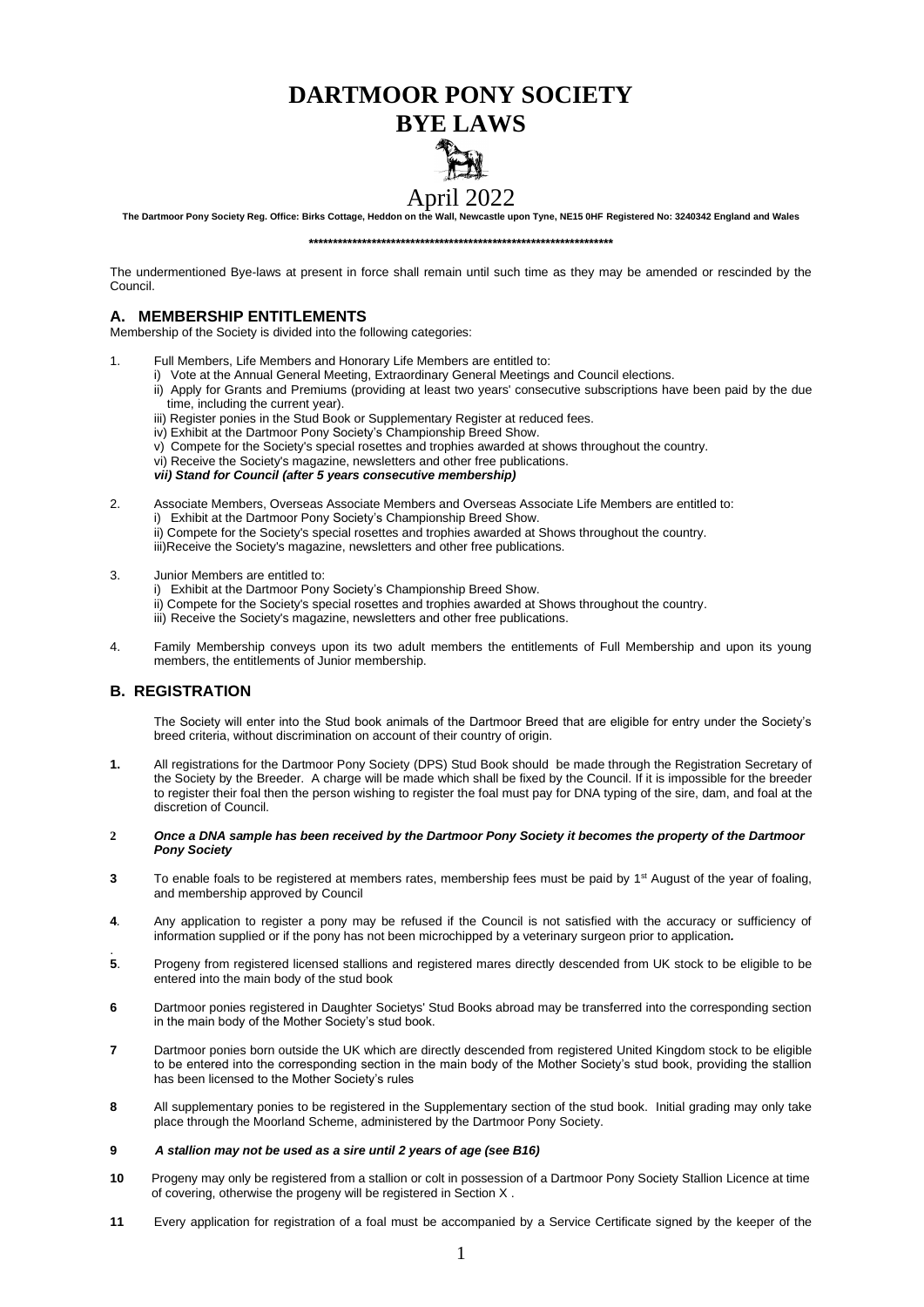stallion.

- **12** Mares should be 3 years or over at the time of foaling. It is recommended that a mare should not be covered until it is 3 years of age for welfare reasons.
- **13** Foals must be registered by December 31st of the year of foaling, in the Southern Hemisphere 30<sup>th</sup> June.
- **14**. All colts accepted for upgrading to the Stallion Register must be DNA tested in accordance with the Society's procedures.
- **15** The Council reserves the right to DNA test at random to verify the pedigree of ponies in the Stud Book, or applying to be registered. All relevant ponies will be tested at an approved laboratory. The cost will be borne by the DPS if the pedigree is verified. The cost to be borne by breeder if the pedigree is not verified.
- **16** The age of a Dartmoor pony is determined from January 1st each year and not from the date of foaling.
- **17** Once registered, the name of a pony cannot be changed.
- **18** The breeder of a pony is defined as the one who is the registered owner, or lessee, of the mare at the time of foaling.
- **19** Lessees of ponies must obtain a letter of confirmation from the owner and send the same to the Registration Secretary before any registration can be considered. The owner of the pony being leased must return their Passport to the Registration Secretary as soon as possible to be officially recorded before the lease can take effect.
- **20**. Notice of transfer of ownership of a pony must be completed before registration of its progeny can be considered.
- **21** A prefix may only be used on stock bred by the registered owner of the prefix.
- **22** A member may only use a prefix once, after which it must be officially registered with the Central Prefix Register, arranged through the Registration Secretary of the Dartmoor Pony Society, at a fee fixed by Council.
- **23** Artificial Insemination **-** Before a foal, born as a result of Artificial Insemination, may be registered with the Dartmoor Pony Society, all the Dartmoor Pony Society current rules for registration will apply and in addition:
	- i. The Stallion used must be in possession of a Dartmoor Pony Society 'Artificial Insemination Stallion Permit'.
	- ii. It is the responsibility of the stallion owner to send the Registration Secretary of the DPS a 'Certificate of Semen Collection' within 28 days on each occasion that semen is collected from his stallion/stallions. If fresh/chilled semen is used a copy of this form must accompany the Equitainer.
	- iii. The mare must be DNA tested at owners expense, before being inseminated. It is the responsibility of the mare owner to send a Veterinary Surgeon/ Qualified AI Technician's 'Certificate of Artificial Insemination of a Mare' to the Registration Secretary in addition to the usual registration forms. The Certificate must contain the following information:
		- a) Insemination date and signature of the Veterinary Surgeon/Qualified AI technician.
		- b) The name of the mare and DPS registration number
		- c) The name of the stallion and DPS registration number
		- d) The name and address of the mare owner
	- iv. Foals must be DNA tested within the Dartmoor Pony Society's time limit for registration, at their owner's expense*.*
	- v. At the end of the season, stallion owners must send a list of mares and semen marketing organisations to which semen had been made available to the Registration Secretary of the Dartmoor Pony Society.
- **24** Embryo transplant is permitted. Please apply to the Dartmoor Pony Society Registration Secretary for the latest regulations.

## **25** Moorland Scheme

- i. Only mares born on Dartmoor and owned by a current Dartmoor Pony Society member, with a holding number within the National Park, are eligible to enter the Scheme.
- ii These mares must be Supplementary Registered or graded through the Scheme. The owners of progeny of Supplementary mares must submit a Passport application form by 31st December of the year of foaling for every foal conceived in a Newtake.
- iii. All mares, Supplementary Registered and their progeny, to be inspected by two of the Dartmoor Pony Society's inspectors, taken from the list of approved inspectors, before acceptance. Inspectors for Supplementary Registered to be chosen by Council. No Inspector may inspect ponies for the same owner more than two years out of three except on Dartmoor
- iv All inspected mares must go to an approved Newtake to run with an approved fully registered Dartmoor Pony Society stallion before being graded Supplementary Registered. This is the only route by which Dartmoor ponies may be upgraded within the Dartmoor Pony Society Stud Book.
- v. All stallions used in the Newtakes must be out of fully registered mares by fully registered stallions.
- **26** The Importation of Dartmoor Ponies into the Dartmoor Pony Society Stud Book
	- i. On entering the UK for showing or breeding purposes the Society must be supplied with the necessary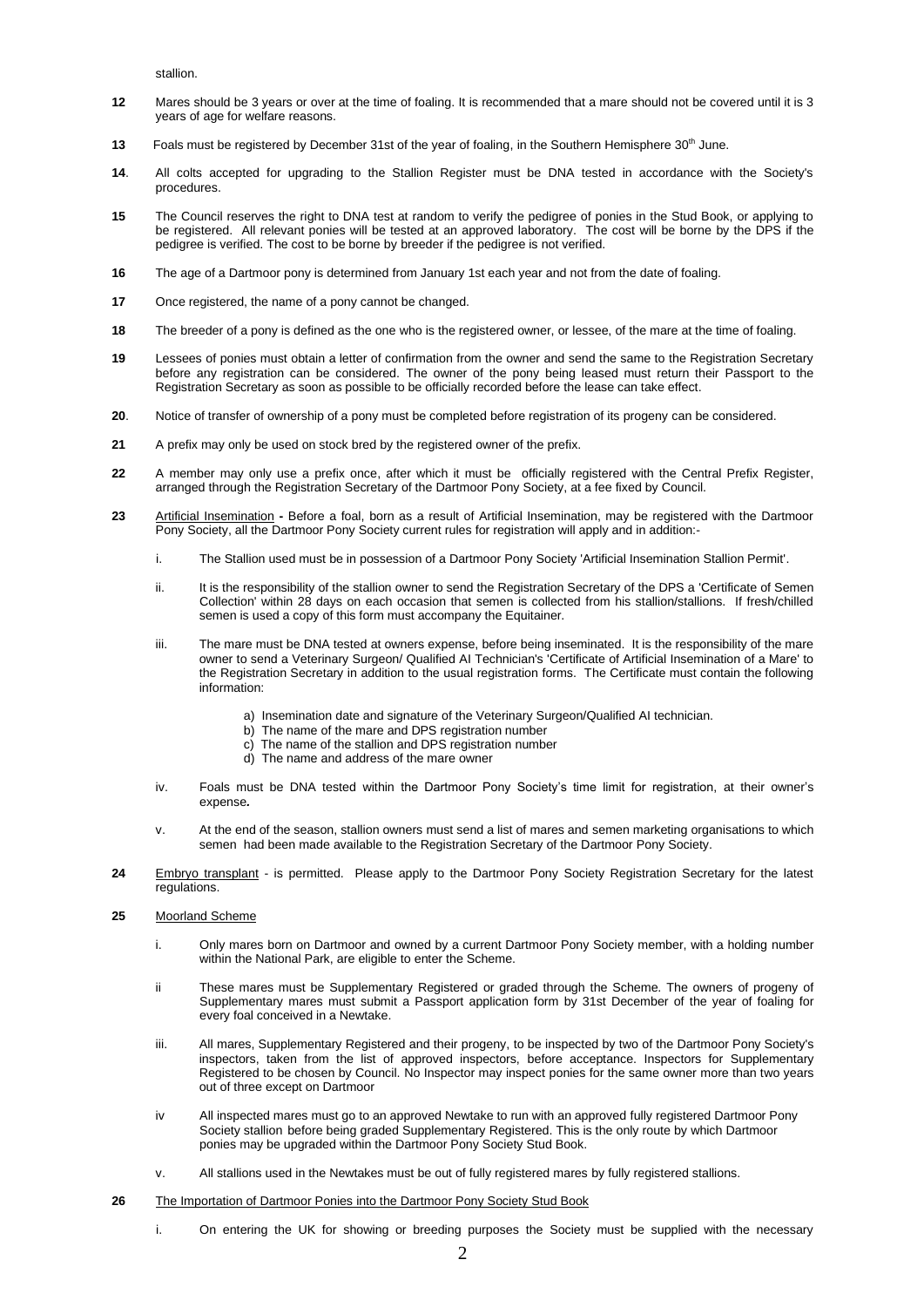documentation to prove their eligibility prior to showing or breeding.

- ii On import the Society will record the owner or leasee and pony's details. Unless remaining in the UK for less than six months the pony will be entered into the Main Stud Book. Details must be supplied to the Society within 30 days of arrival of the pony into the UK
- **27** .Criteria for Registration into the Dartmoor Pony Society or Daughter Society's Stud Books

.

- (i) Acceptable Ponies are those which trace back on every line to ponies registered in GB or to ponies which have been accepted by the Dartmoor Pony Society Council as having been registered correctly according to the Dartmoor Pony Society rules in operation at the time of registration
- (ii) All Supplementary Registered ponies from the Moorland Scheme must be placed in a separate Supplementary Register section of the Mother or relevant Daughter Society's Stud Book and keep the SRD, SRD1, SR1,SRD2 or SR2 prefix in addition to any number allocated to it by the Daughter Society. (The numbers to be a 1 or 2 as printed here. i.e. in Arabic numerals.)
- (iii) All potential SRD, SRD1, SRD2, SR1 and SR2 ponies must be correctly Inspected\* before entry into the Supplementary Register section of the Mother or Daughter Society's Stud Book, and must be given the prefix SRD*,* SRD1 SRD2, SR1 or SR2 (as appropriate) in addition to any numbers allocated to it by the relevant Society. (The numbers to be a 1 or 2 as printed here. i.e. in Arabic numerals.)

\*Inspections must be carried out by persons appointed by the Dartmoor Pony Society.

- (iv) All progeny of SR2 mares are eligible for full registration in the Mother or Daughter Society's main Stud Book. If passed when inspected (See Rule 25 iii)
- (v) NO stallions are allowed in the SRD**,** SRD1 SRD2, SR1 or SR2 Supplementary Register.
- (vi) NO Inspections for the first Supplementary Register grade (SRD) status are allowed except for the British Moorland Scheme on Dartmoor only.
	- b) The pony must comply with the Breed Standard laid down by the Dartmoor Pony Society, ie the Mother Society.
	- c) Ponies imported in to the UK which have been bred elsewhere must have the name (or an acceptable abbreviation) of their country of birth attached to their name. They will retain their original registration number and be allocated an additional Dartmoor Pony Society registration number.
	- d) No change of name will be allowed from that in which the pony was originally registered; except that the UK reserves the right to refuse to use prefixes/names which are offensive in the British language or which conflict with an existing name. Any new name necessary is to be assigned by the original registration authority.
	- e) The cost of any transfer, including all requirements, will be met by either the vendor or purchaser, at the discretion of the vendor.
	- f) A hair sample taken from any pony is the property of the Stud Book in which that pony is registered. If a pony is exported, a DNA hair sample must be submitted to the Dartmoor Pony Society Secretary before export.
	- g) At no time will a photocopy or facsimile be accepted as a valid identification document. The original Passport must always accompany the animal.
	- h) The application for registration with the Dartmoor Pony Society (ie the Mother Society) must comply with all existing UK regulations regarding registration except that:-
		- (1) In the case of UK rule B6, if the pony's sire does not have an appropriate British licence but is in possession of a licence issued by a country other than the UK, the Dartmoor Pony Society (ie the Mother Society) must be satisfied that the licensing scheme in the relevant country meets its requirements or the stallion will be required to be licenced under the Dartmoor Pony Society rules.
		- (2) In the case of UK rules B7, B9, B19 and B20, the Dartmoor Pony Society (ie the Mother Society) must be satisfied that the Daughter Society's equivalent legislation meets its requirements.
		- (3) UK rule B18 does not apply but attention to this area is recommended.
- (vii) Criteria for Importation or export from Non Daughter Societies to the Dartmoor Pony Society Mother Society (GB) or Daughter Societies.

All ponies must trace back on every line to ponies registered in GB

**28**Progeny of a fully registered sire not conforming to the Society's Bye-Law Number 10, will be placed in Section X of the Stud Book unless the sire is licensed prior to registration of the progeny and the following conditions are met.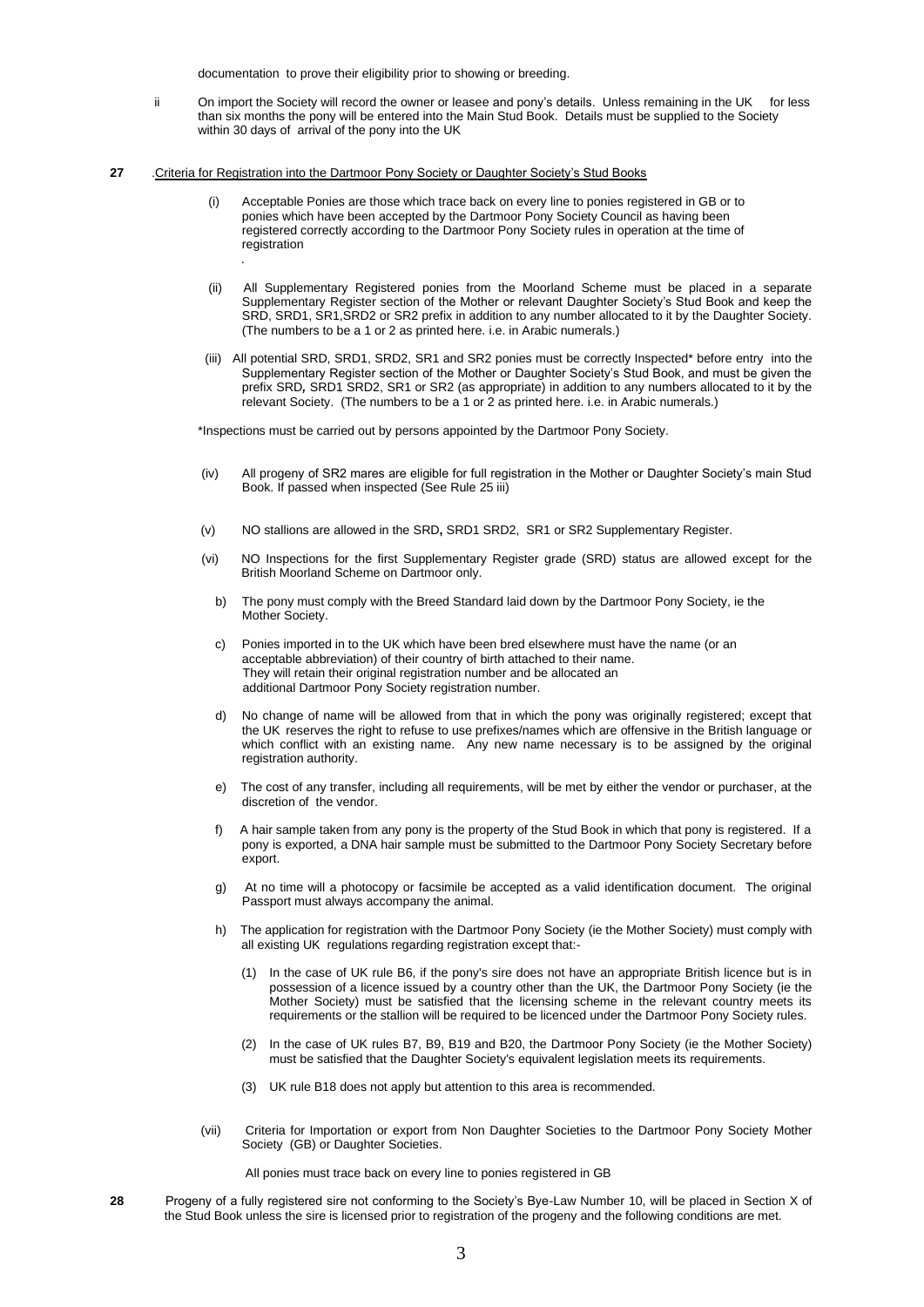- (i) A late stallion licensing fee set by Council is paid.<br>(ii) Parentage testing of sire, dam and offspring before
- Parentage testing of sire, dam and offspring before registration of foal at a cost set by Council is paid.

#### **29** Late Registrations

- (1) Progeny of fully registered sire and dam not conforming to Byelaw 9 will be entered into Section X unless a late registration fee set by Council is paid and parentage is proven by DNA testing of the sire, dam, andoffspring. Costs of DNA tests to be set by Council, and paid on application.
- (ii) Progeny of registered sire and Supplementary Registered Dam will not be accepted for registration unless a late registration fee set by Council is paid and parentage is proven by DNA testing. Costs of DNA tests to be set by Council, and paid on application.
- **30**The progeny of fully registered mares under 3 years at time of foaling will be entered into the X Section of the Main Stud Book.
- **31**Animals in Section X or their offspring cannot be upgraded from Section X.
- **32**No pony in Section X is eligible for any of the Society's Grants, and cannot be shown in classes against animals in any other Section of the Stud Book.
- 33 **33**Animals not conforming to the Breed Standard height limit may not be shown**.**
- **C.** SHOWING Please be aware should any of the showing Bye-Laws be broken disciplinary action will be taken.
- 1. Stallions or colts aged three years old or over may not be shown unless in possession of a Dartmoor Pony Society stallion licence*.*
	- (i) It is mandatory in ridden classes that all stallions must wear a stallion bridle marker, and advisory for in-hand stallions (2 years old and over).
	- (ii) Handlers of Stallions and Colts in In-Hand Classes must have attained their  $14<sup>th</sup>$  birthday before  $1<sup>st</sup>$  January of the current year
	- $(iii)$ There is no age limit for riders in Mountain & Moorland Ridden and Working Hunter Pony Classes with the exception of stallions and Colts in that riders must have attained their 12thbirthday before 1<sup>st</sup> January of the current year.
- 2. No mare with foal at foot or due to foal in the current year may be shown in Ridden classes. No mare may be shown with a foal under the age of three weeks. Mares must be accompanied by their foals in the ring.
- 3. **Where there are two or more classes restricted to Dartmoor ponies only at a show, no member may exhibit unless the judge is from the DPS panel of judges for the year in question, in line with the NPS. The only exception is that if an affiliated show includes additional unaffiliated classes e.g. breed star shows, and it has not been possible to appoint a DPS panel judge (ideally B panel) for the unaffiliated classes, members may show under a non-DPS panel judge.**
- 4. Judges on the Society's A Panel may only judge the in-hand classes at one Star Show, and may only judge ridden classes at two Star Shows in any one season, with the exception of Working Hunter Pony Classes, on which there is no limit. Star Shows are designated by the Council. B Panel judges can judge any Working Hunter Pony classes and Mini Ridden Classes at Star Shows.
- 5. Judges may only accept one Judging appointment in Devon during any one season, to judge Dartmoor only classes except in exceptional circumstances.
- 6. Judges are appointed to the Dartmoor Pony Society panels at the discretion of Council.
- 7. Non members wishing to become probationer judges must join the Society and be members for two years before being able to do so, except for NPS M&M Panel Judges who would have to become a member for one year before beginning to probation.
- 8. A Judge must serve a period of three years on the B panel before being considered for the A Panel by Council, unless the person is on the NPS M&M Panel.
- 9. Judges must have judged Dartmoors for three years including one Star Show before assessing probationers.
- 10. Those judges who have reached the age of 80 years are required to retire, except for Championships.
- 11. Probationer Judges are allowed to be in the ring for Championships.
- 12. If the owner of the Champion at a Star Show is not a member the rosette should be returned to the Society and not presented to the Reserve, or further down the line. Points do not count towards the Society's Competitions.
- 13. The Dartmoor Pony Society Rosettes may only be awarded to fully and supplementary registered ponies owned by members producing their current membership card in the ring.
- 14. Ponies in Mixed Mountain and Moorland or Dartmoor classes must be shown unplaited. No dye or make-up may be used and no false tails or forelocks. Hooves may be oiled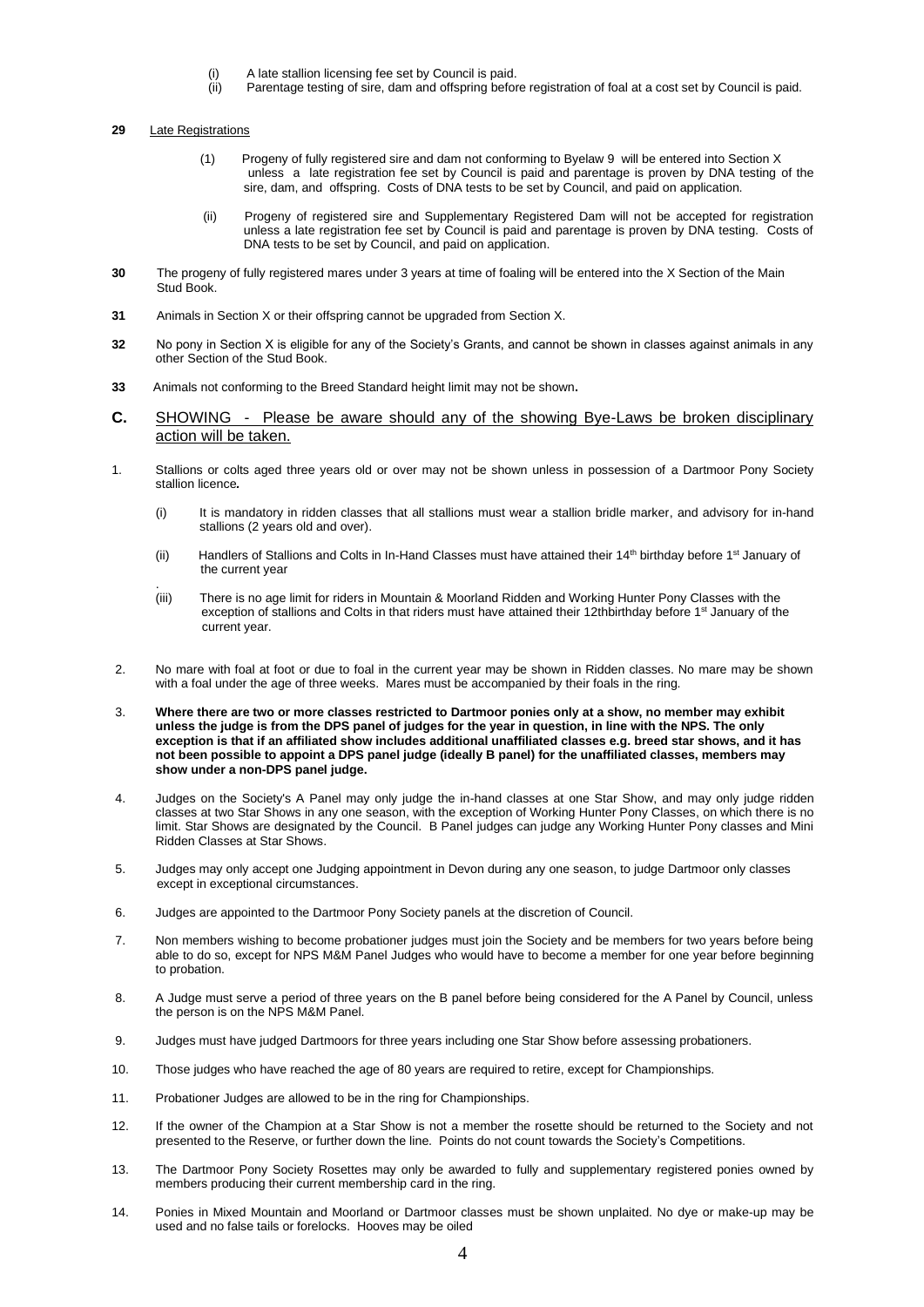- 15. Rules for trimming Long hairs under the jaw and those protruding from the ears may be trimmed. Whiskers must not be trimmed. The tail may be trimmed at the bottom if excessively long. Ridden/Driven ponies may be clipped in the interest of welfare, but not their legs. False quarter marks are not allowed.
- 16. No member may knowingly show a pony in a class where the Judge has owned, bred, sold, or leased that pony or where the pony has been owned, bred, sold, or leased by the Judges' immediate\* family, partner, employer or employee.
- 17. No member may knowingly show a pony in a class where the Judge has broken, trained or produced that pony or where the pony has been broken, trained or produced by the Judges' immediate\* family, partner, employer or employee since 1<sup>st</sup> January of the preceding year.
- 18. An exhibitor may not show under a judge for whom he/she has produced, broken or trained an equine since 1st January of the preceding year.
- 19. A Judge may not knowingly judge a pony in a class which, to his/her knowledge has been owned, bred, sold,or leased by him/her or his/her immediate\* family, partner, employer or employee.
- 20. A Judge may not knowingly judge a pony in a class which, to his/her knowledge has been produced, broken or trained by him/her or his/her immediate\* family, partner, employer or employee since 1<sup>st</sup> January of the preceding year
- 21. Handlers of ponies in In-hand classes aged 14 years and under must wear correctly secured current British Standard skull caps/riding hats.

## *D. Annual General Meeting*

*1. The Annual General Meeting shall be held in Devon at a suitable venue to be decided by the Council*

## **E. COUNCIL**

- 1. Not more than one member of a family (immediate\*), partner or partnership may serve on the Council concurrently.
- 2. Council Elections In accordance with the Representation of the Peoples Act 1949, in the event of a tie, the final decision will be made by drawing names from a hat or by the toss of a coin.

## **F. COMPLAINTS AND DISCIPLINARY**

### **1.** Objections and Complaints

Any objections or complaints concerning a matter which affects the Dartmoor Pony Society should be made in writing to the Society's Registered Office. One letter or e-mail should be received by the office within a reasonable time period of the date of the event with it being sent by recorded or special delivery post for proof of posting, and a receipt being asked for by e-mail.

## **2.** Initial Investigation

Any complaint so submitted shall be investigated by the Disciplinary Committee, but before that Committee meets, the person complained about or owner of the pony complained about should have the opportunity to reply to the allegation within a within a reasonable time period, this letter should also be sent by recorded or special delivery for proof of posting, or if received by email with a receipt.

### **3**. Disciplinary Committee

The Disciplinary Committee shall compose of the Chairman, or Vice Chairman, together with a minimum of three other Council members. This Committee also has the right to call up other Council members, witnesses and technical advisors. The person complained about shall have due notice of the date and location of the hearing and shall be invited to attend in person or provide a written statement.

### **4.** Penalties

If the case is found proven, then the Disciplinary Committee shall decided what penalty is appropriate.

**5.** Appeals Procedure

Any person against whom a penalty is imposed shall have the right to appeal to the Society by giving notice in writing within 21 days of being notified of the decision provided that they also submit the sum of £100 which shall be forfeited to the Society if the appeal is dismissed. The appeal shall be heard by a specially constituted committee chaired by the Chairman or Vice Chairman whomsoever has not adjudicated on the first case and composed of members who have not already heard the original case.